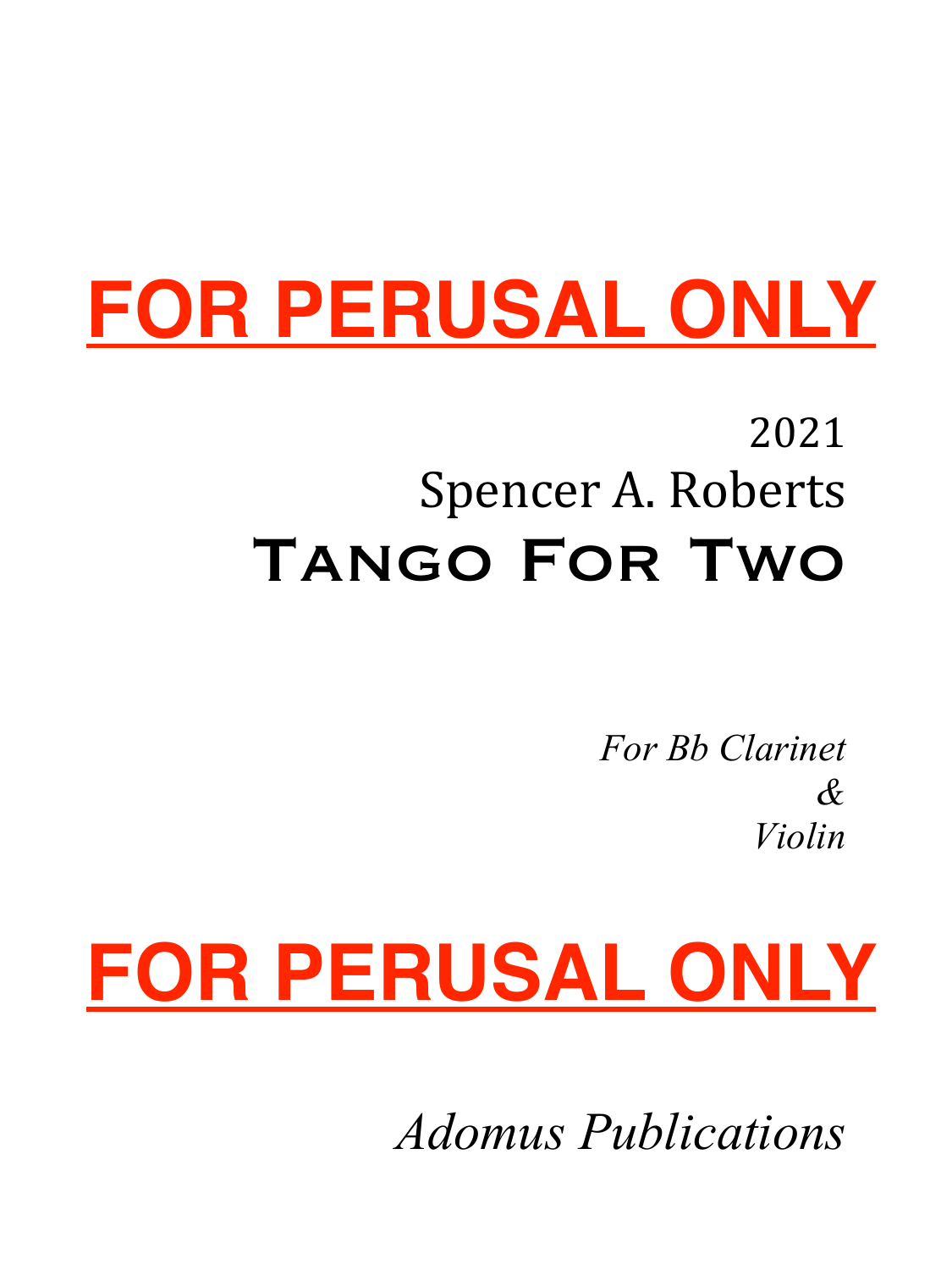#### Program Notes

*Tango For Two* is inspired by the romantic and expressive qualities of the clarinet and the violin. Rhythm and romance are at the core of the tango, and I employ both f these lements within the **v**erk by a ploting te hni uses denatural sonic to er es o both petru ne ts n very a ure why Extended t ch iques such as range, instrumental percussion, slap tonguing and dynamic extremes are the ingredients to this stew of emotions and human desire  $-$  the warmth of this stew comes from the potency and prominence of this lust, allowing for the music to reach For plot by the selection of the selection of the selection of the selection of the selection of the selection of the selection of the selection of the selection of the selection of the selection of the selection of the se

farther into the depths of human feeling. The tango is a very personal and intimate style of interaction, and I aim to capture that style in its essence whilst remaining true to the personalities of both the clarinet and the violin; this is the basis for my expression of passion and organicism through the lens of a versatile duet.

#### **INSTRUMENTATION**

Bb Clarinet

Violin

*Adomus Publications https://www.adomuspublications.com adomuspublications@gmail.com*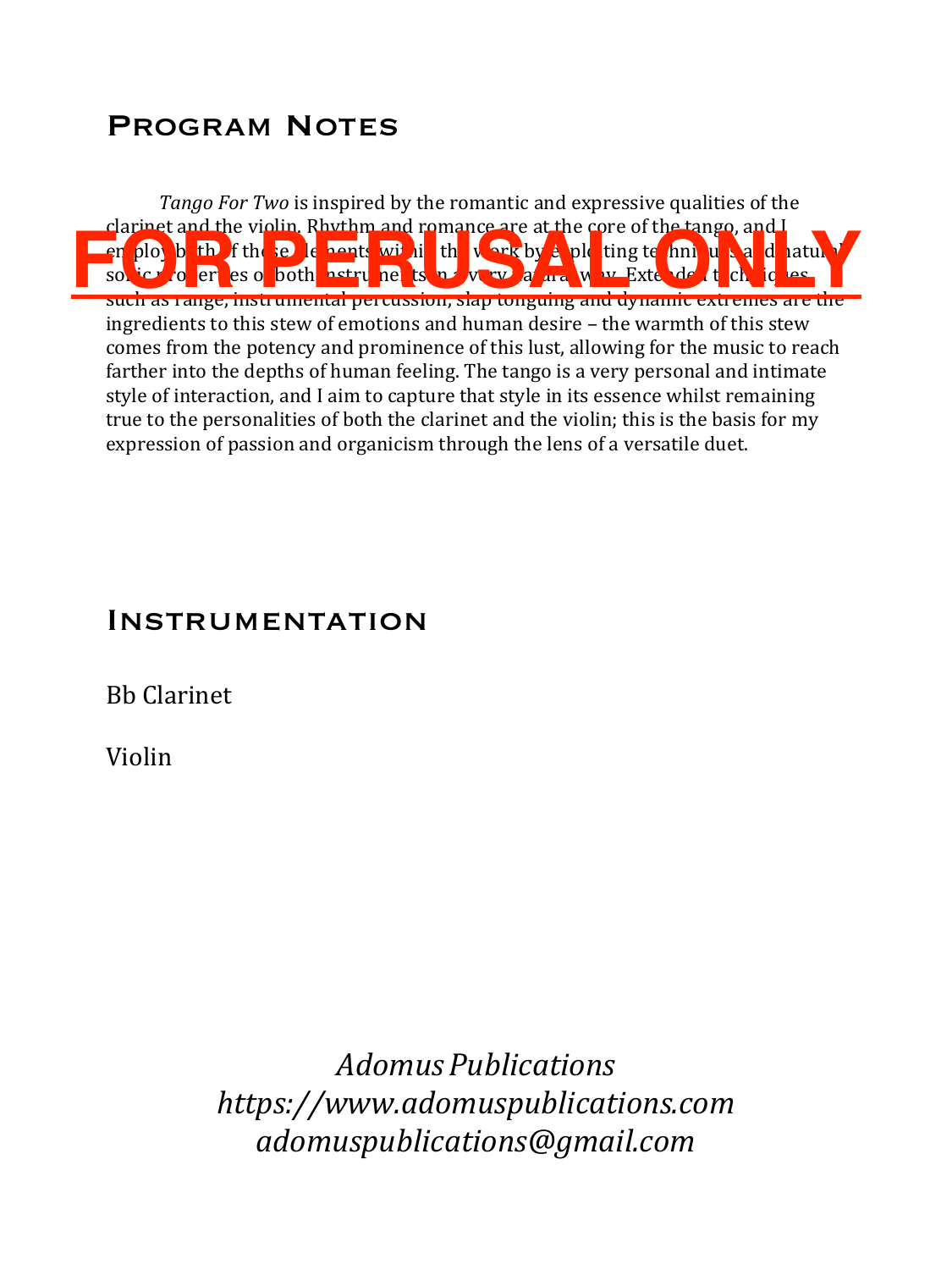Transposed Score

### Tango For Two

*dedicated to the Kamraton Ensemble*

Spencer A. Roberts b. 1996



Copyright © 2021 Spencer A. Roberts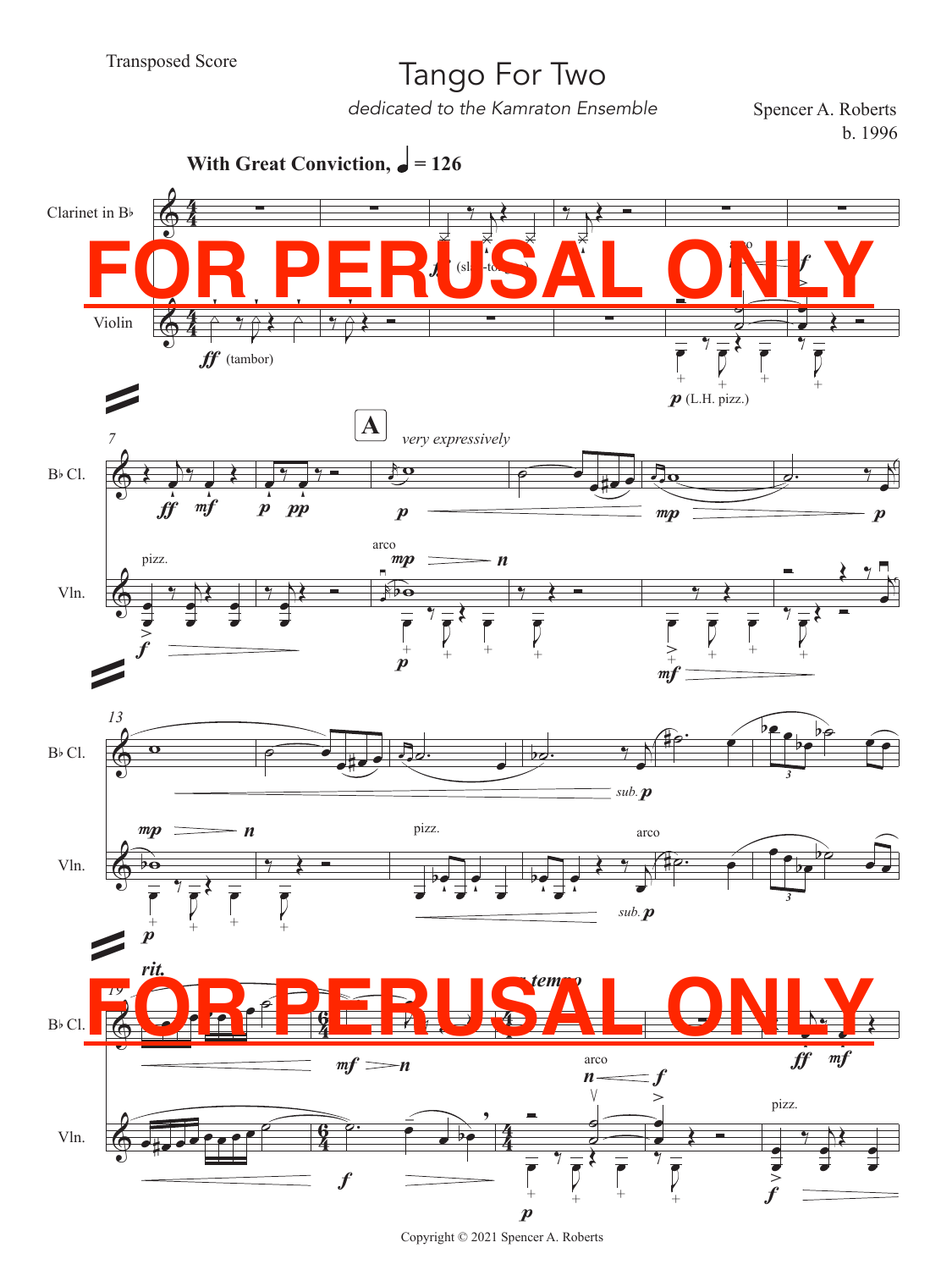





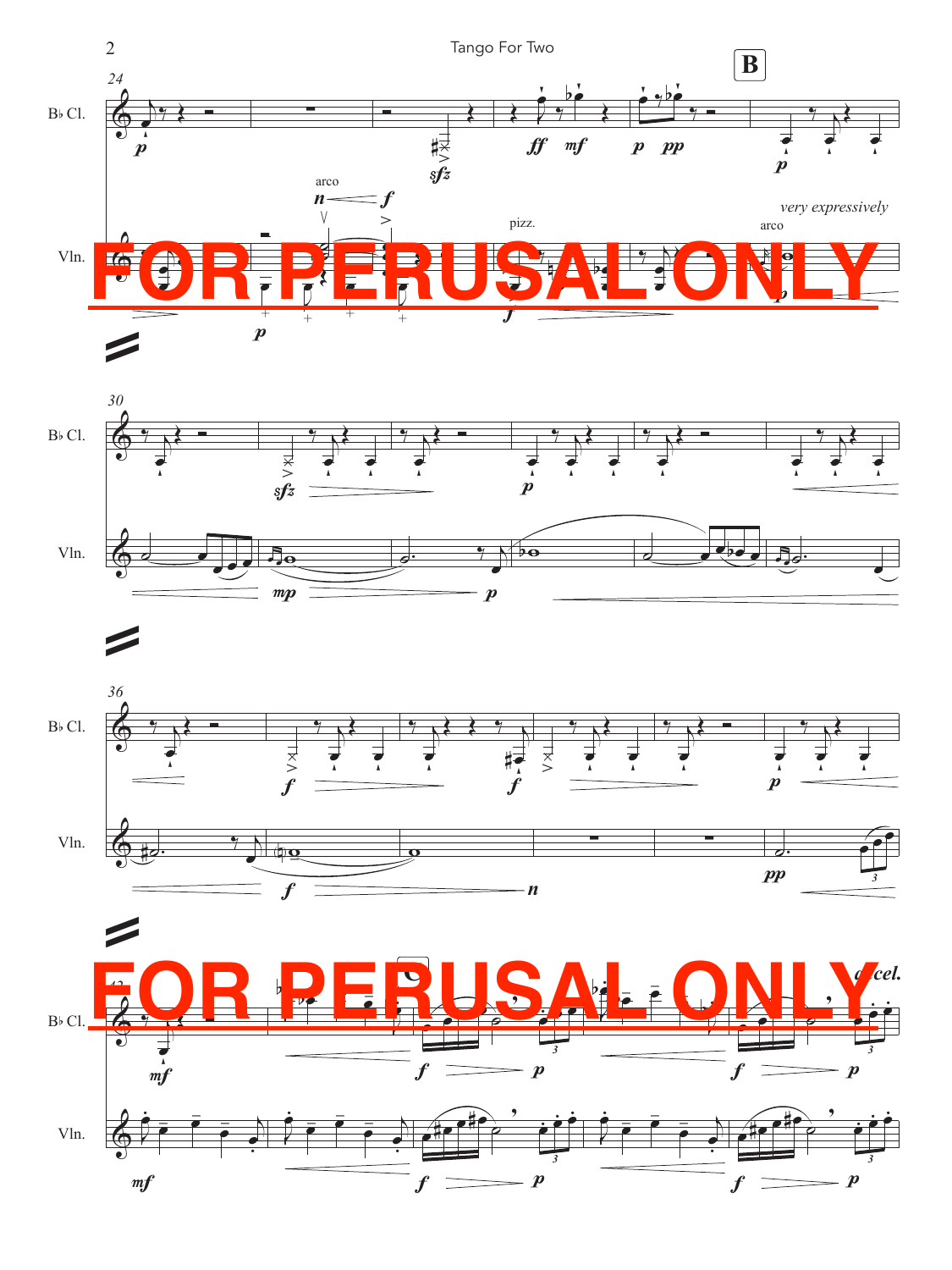





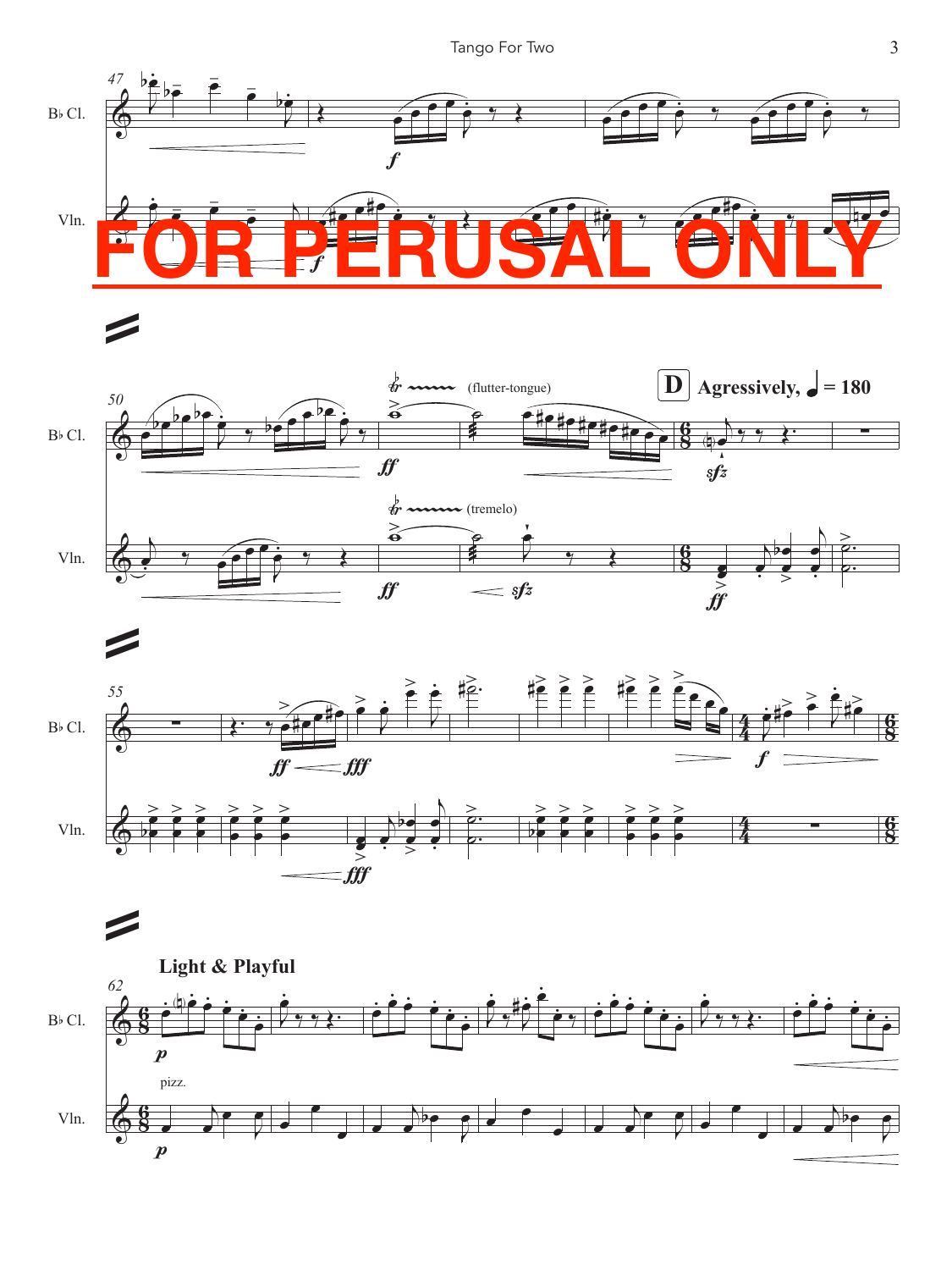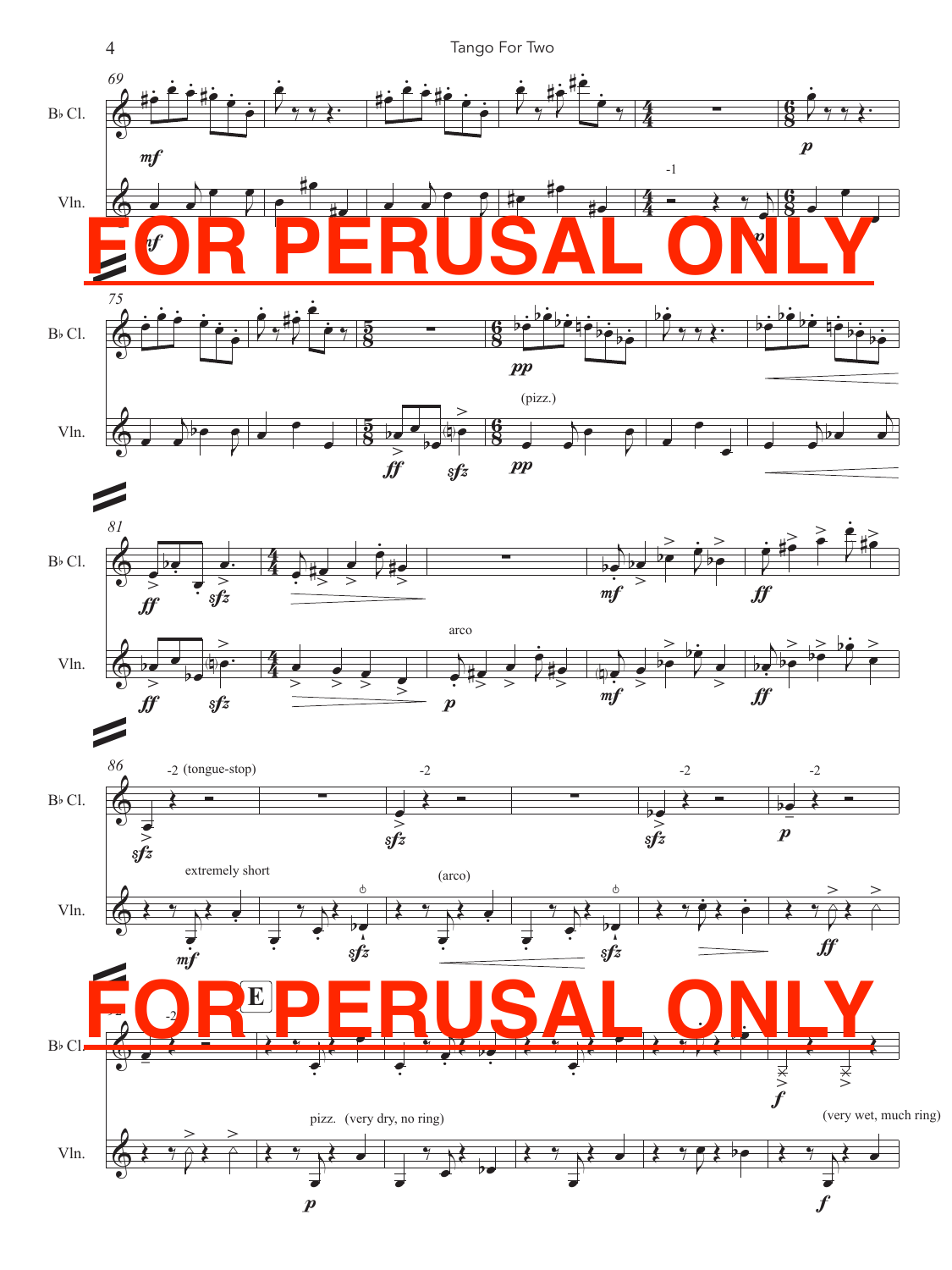





 $m<sub>j</sub>$ 

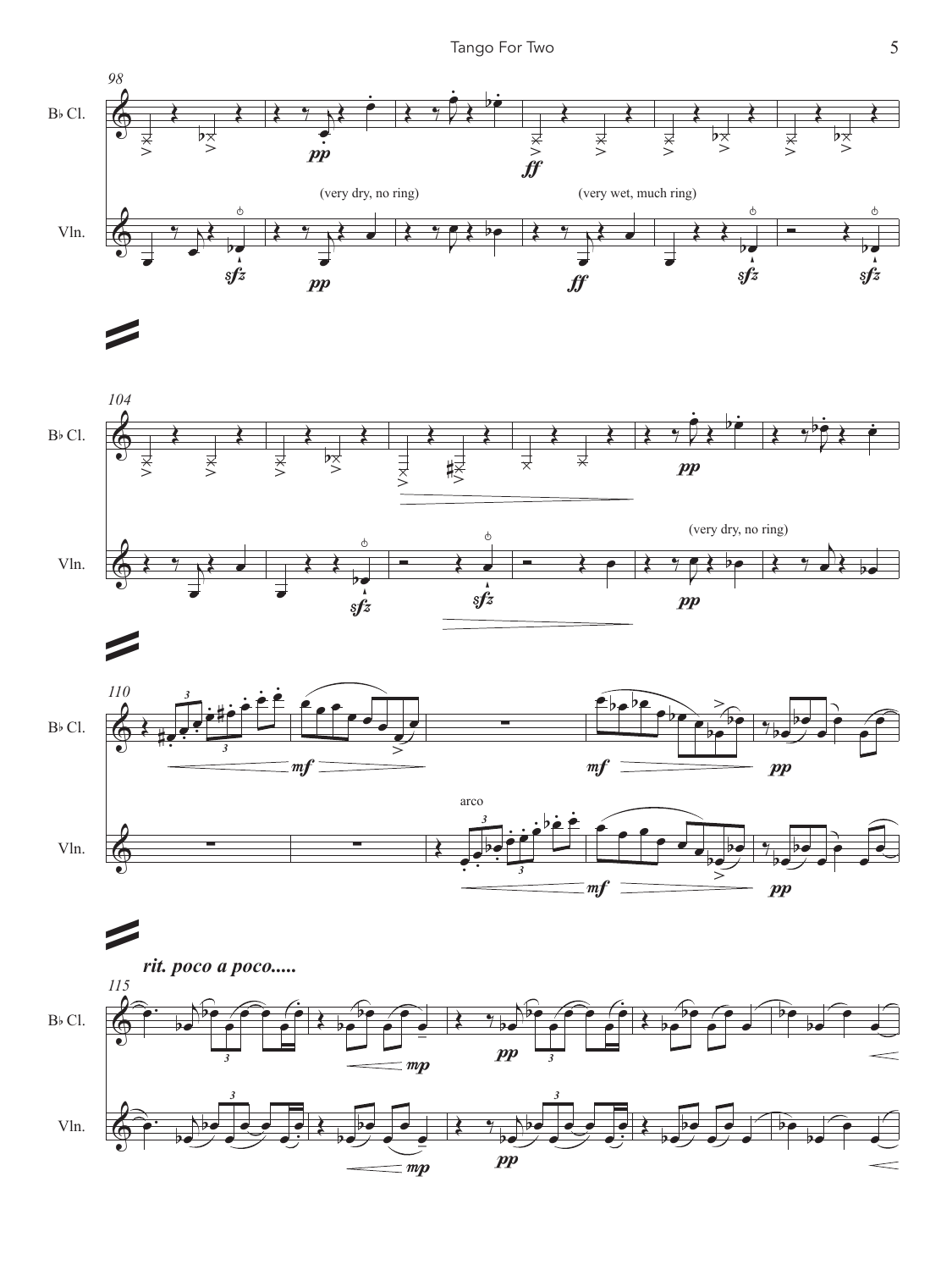





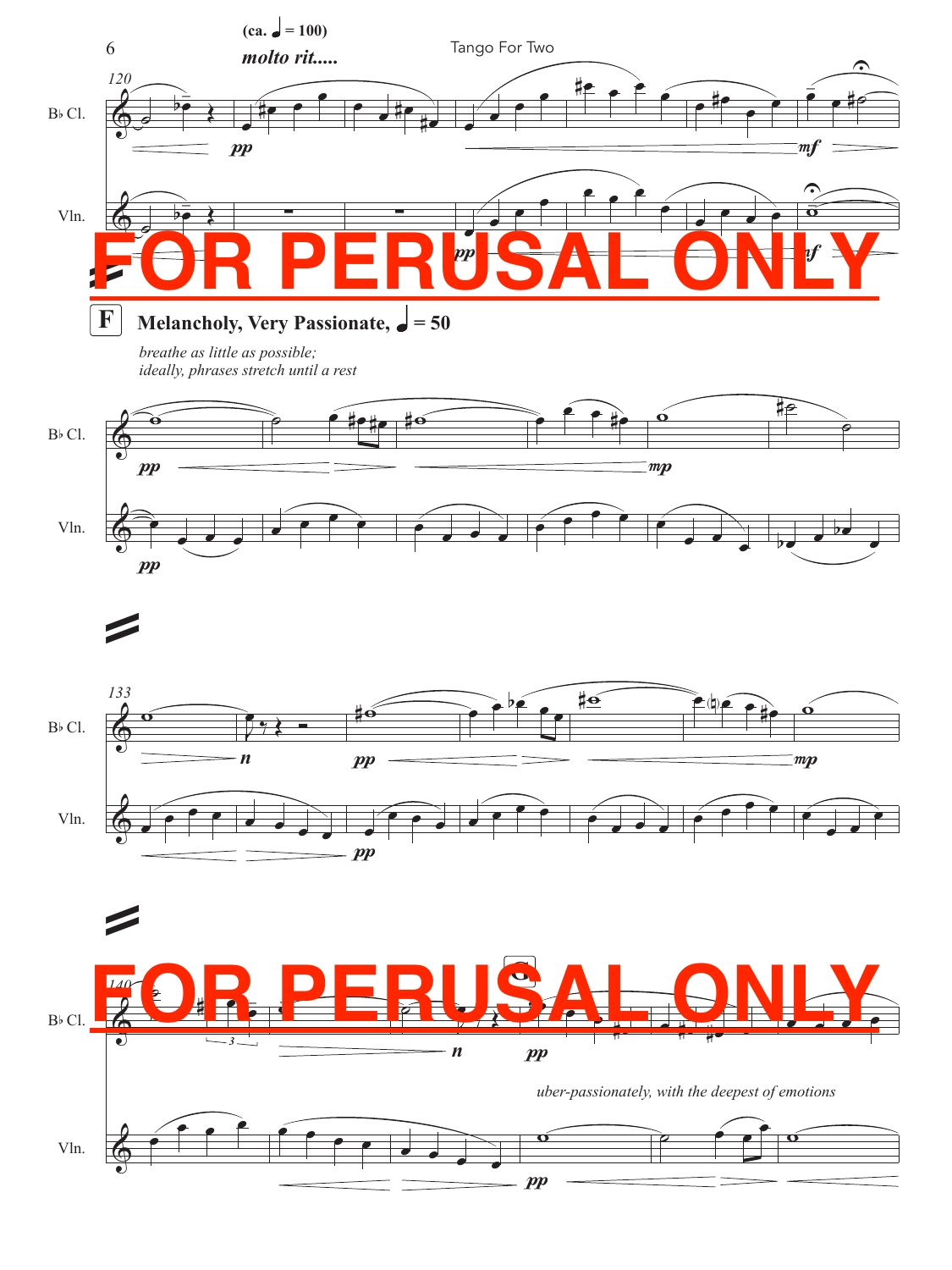